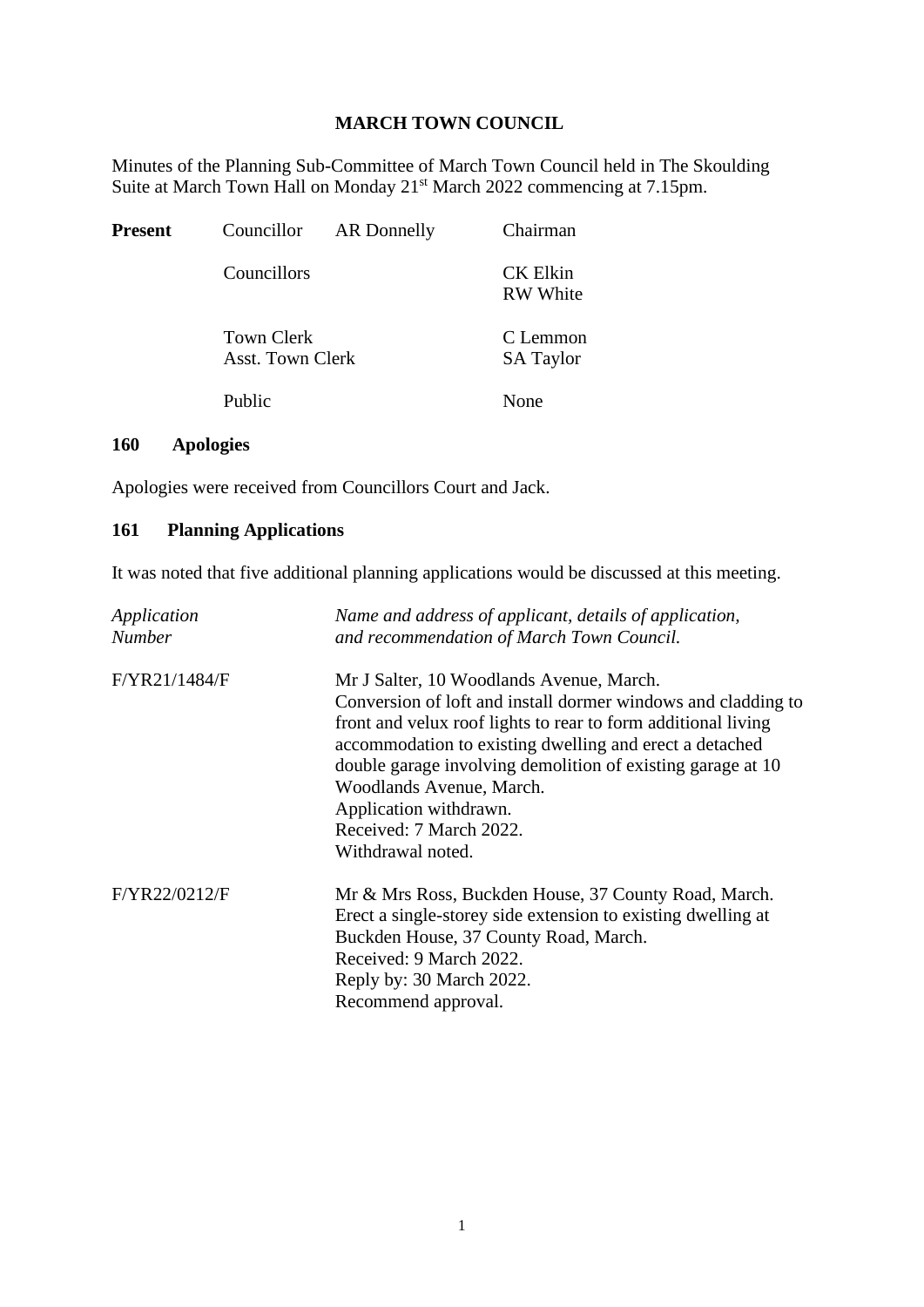| F/YR22/0214/VOC | Minster Property Group Limited and This Land Limited, c/o<br>Agent, 155 Main Street, Grenoside, Sheffield.<br>Variation of conditions 14 (landscaping / biodiversity matters)<br>and 17 (list of approved plans) relating to planning permission<br>F/YR19/1029/F (Erect 19 x 2-storey dwellings with garages<br>Plots 13 & 14 only [comprising of 10 x 2-bed, 7 x 3-bed and 2<br>x 4-bed]) to facilitate delivery of the scheme for 100%<br>affordable dwellings at Land West of Hereward Hall, County<br>Road, March.<br>Received: 14 March 2022.<br>Reply by: 4 April 2022.<br>Concern was still expressed at the level of development in this<br>area.                                                                                      |
|-----------------|-------------------------------------------------------------------------------------------------------------------------------------------------------------------------------------------------------------------------------------------------------------------------------------------------------------------------------------------------------------------------------------------------------------------------------------------------------------------------------------------------------------------------------------------------------------------------------------------------------------------------------------------------------------------------------------------------------------------------------------------------|
| F/YR22/0233/F   | Mr Joe Dalliway, The Poplars, Upwell Road, March.<br>Erect a detached garage with 1-bed annexe above, ancillary to<br>existing dwelling at The Poplars, Upwell Road, March.<br>Received: 10 March 2022.<br>Reply by: 31 March 2022.<br>Recommend approval.                                                                                                                                                                                                                                                                                                                                                                                                                                                                                      |
| F/YR22/0234/F   | Mr Jonathon Chandler and Miss Susannah Yorke, 4 St Peters<br>Road, March.<br>Erect 1 x dwelling (3-storey 4-bed) and associated garden<br>structures at Land North of 4 Causeway Close, March.<br>Received: 10 March 2022.<br>Reply by: 31 March 2022.<br>Recommend approval.                                                                                                                                                                                                                                                                                                                                                                                                                                                                   |
| F/YR22/0276/F   | Mr & Mrs Bond, 114A Wisbech Road, March.<br>Erect an attached single-storey garage / workshop to front and<br>side of existing dwelling at 114A Wisbech Road, March.<br>Received: 10 March 2022.<br>Reply by: 31 March 2022.<br>Recommend approval.                                                                                                                                                                                                                                                                                                                                                                                                                                                                                             |
| F/YR21/0786/FDL | Group Holdings (South) Limited, 3 Acre Road, March.<br>Creation of 8 x dwellings: Erect 4 x dwellings (2-storey 3-bed)<br>and convert existing derelict buildings to form 4 x dwellings (3)<br>x 2-storey 1-bed and 1 x 2-storey 2-bed) involving the partial<br>demolition of buildings within a conservation area at Site of 3-6<br>and Land West of Acre Road, March.<br>Revised proposals have been received in respect of the above.<br>The revision is: Windows to plots 5-8 amended, link between<br>plots 3-4 removed, bin store relocated, southern boundary<br>treatments amended to walls, visibility splays shown (red line<br>updated accordingly).<br>Received: 16 March 2022.<br>Reply by: 26 March 2022.<br>Recommend approval. |